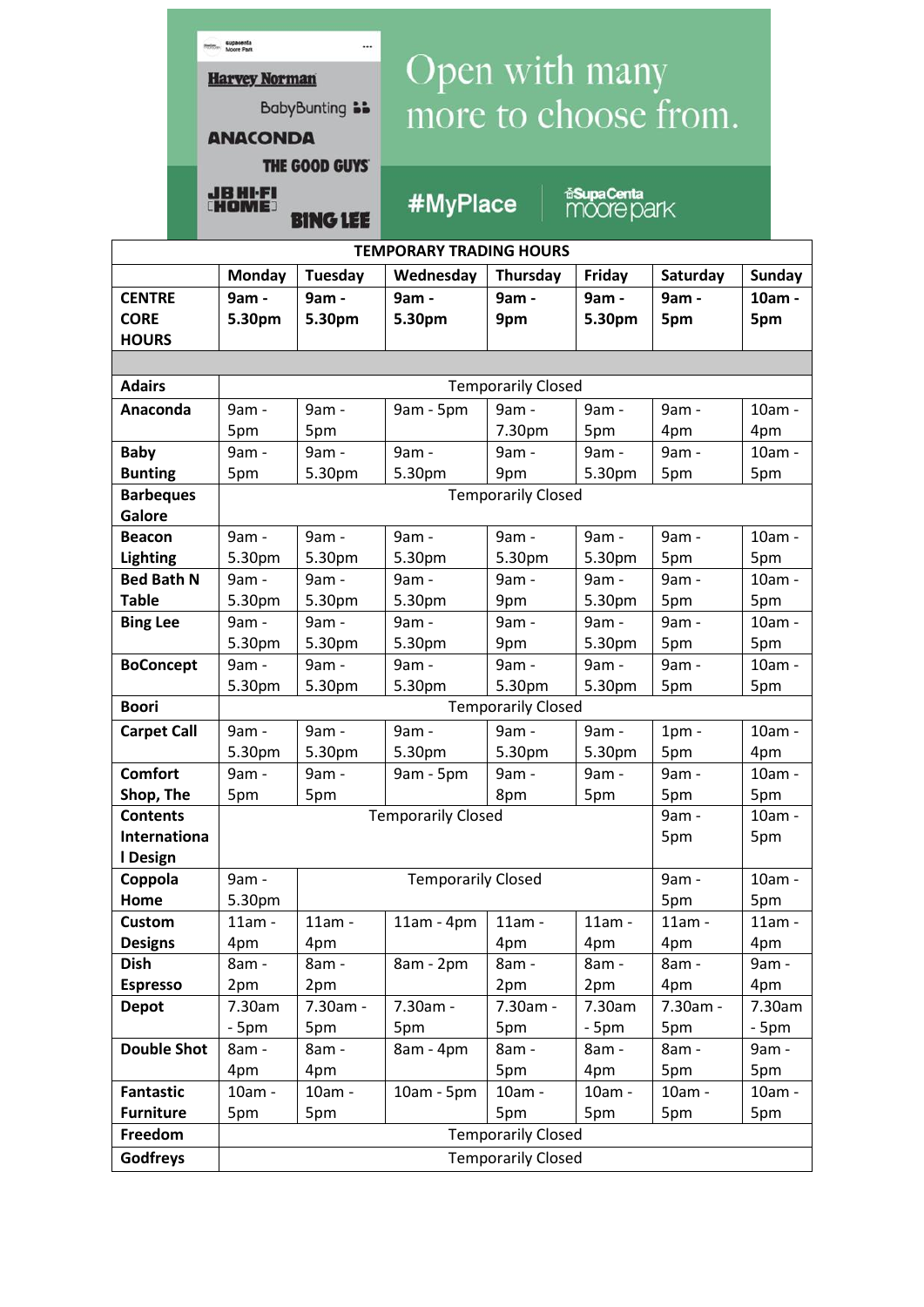| Open with many       |  |  |
|----------------------|--|--|
| more to choose from. |  |  |

**ANACONDA** THE GOOD GUYS

BabyBunting **bb** 

**BING LEE** 

...

**Rolling Supacenta** 

**Harvey Norman** 

HOME

#MyPlace

**inSupaCenta**<br>MOOre park

|                     | <b>Monday</b>                                                                  | <b>Tuesday</b>            | Wednesday    | Thursday | Friday   | Saturday | <b>Sunday</b>     |  |  |
|---------------------|--------------------------------------------------------------------------------|---------------------------|--------------|----------|----------|----------|-------------------|--|--|
| <b>Harvey</b>       | 9am -                                                                          | 9am -                     | 9am -        | 9am -    | 9am -    | 9am -    | 10am -            |  |  |
| <b>Norman</b>       | 5.30pm                                                                         | 5.30pm                    | 5.30pm       | 9pm      | 5.30pm   | 5pm      | 5.30 <sub>p</sub> |  |  |
|                     |                                                                                |                           |              |          |          |          | m                 |  |  |
| <b>Howards</b>      | 9am -                                                                          | <b>Temporarily Closed</b> |              | 9am -    | 9am -    | 9am -    | 10am -            |  |  |
| <b>Storage</b>      | 5.30pm                                                                         |                           |              | 9pm      | 5.30pm   | 6pm      | 5pm               |  |  |
| World               |                                                                                |                           |              |          |          |          |                   |  |  |
| <b>HQ Living</b>    | 10am -                                                                         | 10am -                    | 10am - 5pm   | 10am -   | 10am -   | 10am -   | 10am -            |  |  |
|                     | 5pm                                                                            | 5pm                       |              | 5pm      | 5pm      | 5pm      | 5pm               |  |  |
| <b>Icon By</b>      | 9am -                                                                          | 9am -                     | 9am -        | 9am -    | 9am -    | 9am -    | 10am -            |  |  |
| <b>Design</b>       | 5.30pm                                                                         | 5.30pm                    | 5.30pm       | 9pm      | 5.30pm   | 5pm      | 5pm               |  |  |
| <b>Inhaus</b>       | 9am -                                                                          | 9am -                     | 9am -        | 9am -    | 9am -    | 9am -    | 10am -            |  |  |
| <b>Living Level</b> | 5.30pm                                                                         | 5.30pm                    | 5.30pm       | 5.30pm   | 5.30pm   | 3.30pm   | 5pm               |  |  |
| One                 |                                                                                |                           |              |          |          |          |                   |  |  |
| <b>Inhaus</b>       | 9am -                                                                          | 9am -                     | 9am -        | 9am -    | 9am -    | 9am -    | 10am -            |  |  |
| <b>Living</b>       | 5.30pm                                                                         | 5.30pm                    | 5.30pm       | 5.30pm   | 5.30pm   | 3.30pm   | 5pm               |  |  |
| Ground              |                                                                                |                           |              |          |          |          |                   |  |  |
| JB Hi Fi            | 9am -                                                                          | 9am -                     | 9am - 6pm    | 9am -    | 9am -    | 9am -    | 10am -            |  |  |
|                     | 6pm                                                                            | 6pm                       |              | 9pm      | 6pm      | 6pm      | 5.30 <sub>p</sub> |  |  |
|                     |                                                                                |                           |              |          |          |          | m                 |  |  |
| <b>King</b>         | 9am -                                                                          | 9am -                     | 9am -        | 9am -    | 9am -    | 10am -   | 10am -            |  |  |
| <b>Furniture</b>    | 5.30pm                                                                         | 5.30pm                    | 5.30pm       | 6pm      | 5.30pm   | 5pm      | 5pm               |  |  |
| Lightstyle          | 10am -                                                                         | 10am -                    | 10am - 5pm   | 10am -   | 10am -   | 10am -   | 10am -            |  |  |
|                     | 5pm                                                                            | 5pm                       |              | 7pm      | 5pm      | 5pm      | 5pm               |  |  |
| <b>Max</b>          | <b>Temporarily Closed</b>                                                      |                           |              |          |          |          |                   |  |  |
| <b>Sparrow</b>      |                                                                                |                           |              |          |          |          |                   |  |  |
| <b>My House</b>     | 9am -                                                                          | 9am -                     | 9am -        | 9am -    | 9am -    | 9am -    | 10am -            |  |  |
|                     | 5.30pm                                                                         | 5.30pm                    | 5.30pm       | 5.30pm   | 5.30pm   | 5pm      | 5pm               |  |  |
| <b>Natuzzi</b>      | 11am -                                                                         | 11am -                    | $11am - 4pm$ | 11am -   | $11am -$ | $11am -$ | 11am -            |  |  |
| Italia              | 4pm                                                                            | 4pm                       |              | 4pm      | 4pm      | 4pm      | 4pm               |  |  |
| <b>Nick Scali</b>   | 10am -                                                                         | 10am -                    | 10am - 5pm   | 10am -   | 10am -   | 10am -   | 10am -            |  |  |
| <b>Furniture</b>    | 5pm                                                                            | 5pm                       |              | 5pm      | 5pm      | 5pm      | 5pm               |  |  |
| Oneworld            | <b>Temporarily Closed</b>                                                      |                           |              |          |          |          |                   |  |  |
| <b>Collection</b>   |                                                                                |                           |              |          |          |          |                   |  |  |
| <b>Oz Design</b>    | 10am-                                                                          | 10am-                     | 10am-5pm     | 10am-    | 10am-    | 10am-    | 10am-             |  |  |
|                     | 5pm                                                                            | 5pm                       |              | 5pm      | 5pm      | 5pm      | 5pm               |  |  |
| <b>Persian Art</b>  | 9am -                                                                          | 9am -                     | 9am -        | 9am -    | 9am -    | 9am -    | 10am -            |  |  |
| <b>Gallery</b>      | 5.30pm                                                                         | 5.30pm                    | 5.30pm       | 9pm      | 5.30pm   | 5pm      | 5pm               |  |  |
| Provincial          | <b>Temporarily Closed</b><br>$11am -$<br><b>Temporarily Closed</b><br>$11am -$ |                           |              |          |          |          |                   |  |  |
| <b>Home Living</b>  | 3pm<br>3pm                                                                     |                           |              |          |          |          |                   |  |  |
| <b>Robins</b>       | <b>Temporarily Closed</b>                                                      |                           |              |          |          |          |                   |  |  |
| Kitchen             |                                                                                |                           |              |          |          |          |                   |  |  |
| <b>Shack</b>        | 9am -                                                                          | 9am -                     | 9am -        | 9am -    | 9am -    | 9am -    | 10am -            |  |  |
|                     | 5.30pm                                                                         | 5.30pm                    | 5.30pm       | 9pm      | 5.30pm   | 5pm      | 5pm               |  |  |